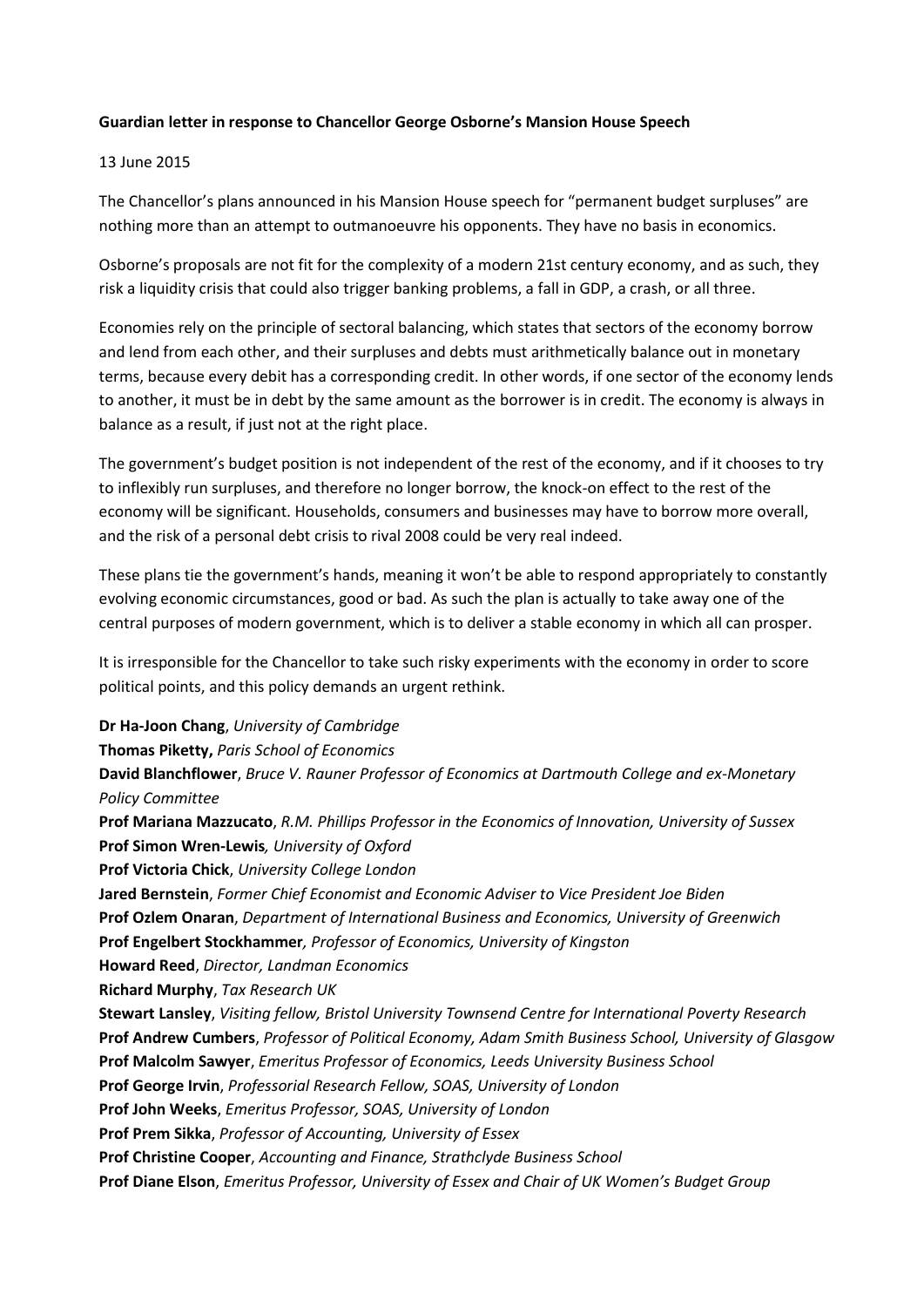**Professor Jonathan Michie**, *University of Oxford* **Prof Robert McMaster**, *Professor of Political Economy, Adam Smith Business School, University of Glasgow* **Dr Jo Michell***, Senior Lecturer in Economics, University of the West of England, Bristol* **Prof Sheila Dow***, Emeritus Professor of Economics, University of Stirling* **Prof John Grahl**, *Professor of European Integration, University of Middlesex* **Prof Jan Toporowski**, *Professor of Economics, SOAS, University of London* **Prof Philip Arestis***, University of Cambridge* **Prof Giuseppe Fontana**, *Professor of Monetary Economics, Leeds University Business School* **Prof David Spencer**, *Professor of Economics and Political Economy, Leeds University Business School* **Prof Alfredo Saad Filho**, *Professor of Political Economy, SOAS, University of London* **Prof Mary Mellor**, *Professor Emeritus, Northumbria University* **Dr Craig Berry**, *Deputy Director, Sheffield Political Economy Research Institute (speri)* **Prof David Newbery**, *Emeritus professor of Economics, Cambridge University* **Prof Hugh Willmott**, *CASS Business School* **Prof Steve Keen**, *Professor of Economics, Kingston University* **Dr Henning Meyer**, *Research Associate of the Public Policy Group, London School of Economics* **Prof John Van Reenen**, *Professor of Economics, London School of Economics* **Prof Ismail Ertürk**, *Senior Lecturer in Banking, University of Manchester* **Prof Susan Himmelweit**, *Emeritus Professor of Economics, Open University* **Prof Valpy FitzGerald**, *Emeritus Professor of International Development Finance, University of Oxford*  **Prof Simon Mohun***, Emeritus Professor of Political Economy, Queen Mary, University of London* **Stewart Wallis**, *Executive Director, New Economics Foundation* **Prof Klaus Nielsen**, *Professor of Institutional Economics, Birkbeck, University of London* **Prof Pritam Singh**, *Professor of Economics, Oxford Brookes University* **Dr Andrew Mearman***, Associate Professor in Economics, UWE Bristol* **Prof Matthew Watson**, *Professor of Political Economy, University of Warwick* **Prof Grazia Ietto-Gillies**, *Emeritus Professor of Applied Economics, London South Bank University* **Dr Mary V. Wrenn**, *Joan Robinson Research Fellow in Heterodox Economics, Girton College, University of Cambridge* **Geoffrey Hodgson**, *Research Professor, University of Hertfordshire* **Dr Daniela Gabor**, *Associate Professor, UWE Bristol* **Prof Bruce Cronin***, Director of the Centre for Business Network Analysis, University of Greenwich* **Dr Annina Kaltenbrunner**, *Lecturer in the Economics of Globalisation & The International Economy*, *Leeds University Business School* **Prof Gary Dymski**, *Professor of Applied Economics, Leeds University Business School* **Michael Burke**, *Economist* **Dr Russell Smith**, *Senior Lecturer in Economics, Cardiff School of Management* **Prof Philip B. Whyman**, *Professor of Economics at the University of Central Lancashire* **Prof Tony Thirlwall***, Professor of Applied Economics, University of Kent* **Michael Kitson***, Cambridge Judge Business School University of Cambridge* **Dr Abigail McKnight***, Senior Research Fellow, Centre for Analysis of Social Exclusion, London School of Economics*  **Dr Ken Coutts***, Assistant Director of Research, Faculty of Economics, University of Cambridge* **Prof Robert H. Wade***, London School of Economics*